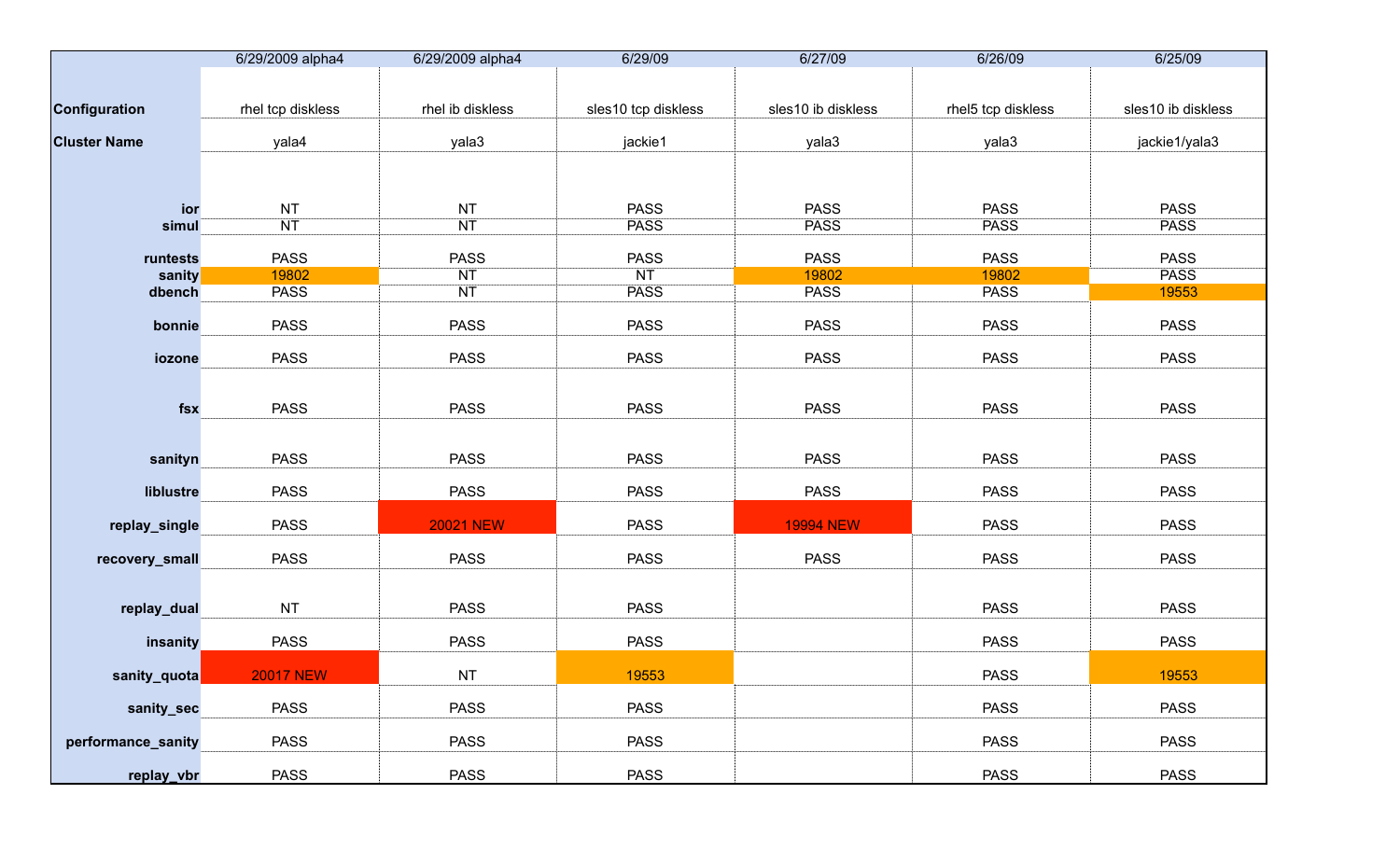|                           | 6/29/2009 alpha4  | 6/29/2009 alpha4 | 6/29/09             | 6/27/09            | 6/26/09            | 6/25/09            |
|---------------------------|-------------------|------------------|---------------------|--------------------|--------------------|--------------------|
|                           |                   |                  |                     |                    |                    |                    |
| <b>Configuration</b>      | rhel tcp diskless | rhel ib diskless | sles10 tcp diskless | sles10 ib diskless | rhel5 tcp diskless | sles10 ib diskless |
| conf_sanity               | <b>PASS</b>       | <b>PASS</b>      | <b>PASS</b>         |                    | 16680              | <b>PASS</b>        |
| replay_ost_single         | <b>PASS</b>       | <b>PASS</b>      | <b>PASS</b>         |                    | <b>PASS</b>        | <b>PASS</b>        |
| racer                     | 19698             | <b>NT</b>        |                     |                    |                    |                    |
| large-scale               | <b>20039 NEW</b>  | 19894            |                     |                    |                    |                    |
| recovery-mds-scale        | <b>PASS</b>       | <b>PASS</b>      |                     |                    |                    |                    |
| recovery-double-<br>scale | <b>PASS</b>       | <b>PASS</b>      |                     |                    |                    |                    |
| recovery-random-<br>scale | <b>PASS</b>       | <b>PASS</b>      |                     |                    |                    |                    |
|                           |                   |                  |                     |                    |                    |                    |
|                           |                   |                  |                     |                    |                    |                    |
|                           |                   |                  |                     |                    |                    |                    |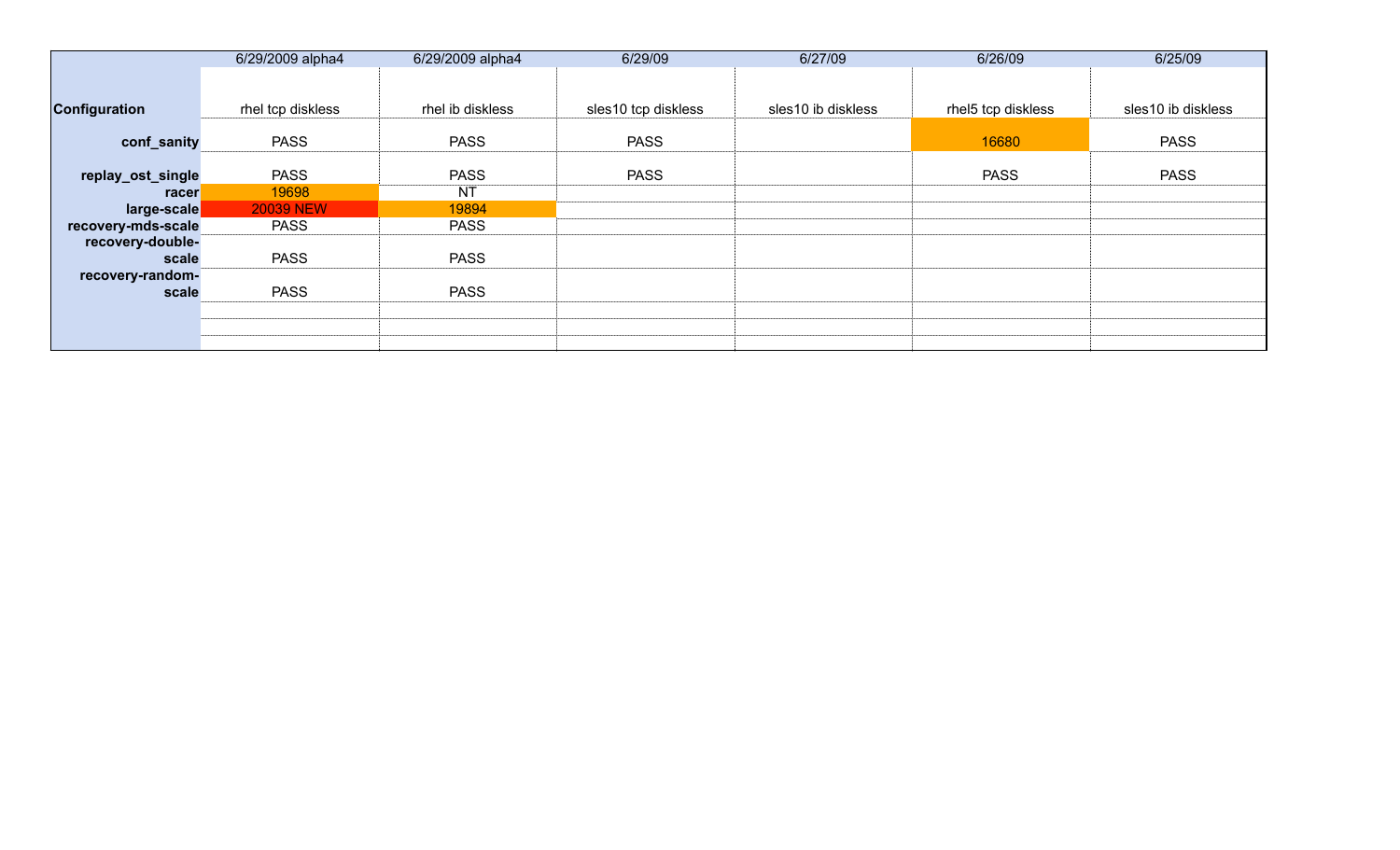|                     | 6/24/09           | 6/24/09            | 6/23/09            | 6/22/09             | 6/21/09             | 6/20/09           |
|---------------------|-------------------|--------------------|--------------------|---------------------|---------------------|-------------------|
|                     |                   |                    |                    |                     |                     |                   |
|                     |                   |                    |                    |                     |                     |                   |
| Configuration       | rhel5 ib diskless | rhel5 tcp diskless | sles10 ib diskless | rthel5 tcp diskless | sles10 tcp diskless | rhel5 ib diskless |
|                     |                   |                    |                    |                     |                     |                   |
| <b>Cluster Name</b> | yala3             | yala1              | yala4              | yala1               | yala1               | jackie1           |
|                     |                   |                    |                    |                     |                     |                   |
|                     |                   |                    |                    |                     |                     |                   |
| ior                 | <b>PASS</b>       | <b>PASS</b>        | <b>PASS</b>        | <b>PASS</b>         | <b>PASS</b>         | <b>PASS</b>       |
| simul               | <b>PASS</b>       | <b>PASS</b>        | <b>PASS</b>        | <b>PASS</b>         | <b>PASS</b>         | <b>PASS</b>       |
|                     |                   |                    |                    |                     |                     |                   |
| runtests            | <b>PASS</b>       | <b>PASS</b>        | <b>PASS</b>        | <b>PASS</b>         | <b>PASS</b>         | <b>PASS</b>       |
| sanity              | <b>PASS</b>       | <b>PASS</b>        | <b>PASS</b>        | <b>PASS</b>         | <b>PASS</b>         | 19921             |
| dbench              | <b>PASS</b>       | <b>PASS</b>        | <b>PASS</b>        | <b>PASS</b>         | <b>PASS</b>         | 18513             |
|                     |                   |                    |                    |                     |                     |                   |
| bonnie              | <b>PASS</b>       | <b>PASS</b>        | <b>PASS</b>        | <b>PASS</b>         | <b>PASS</b>         | <b>PASS</b>       |
|                     |                   |                    |                    |                     |                     |                   |
| iozone              | <b>PASS</b>       | <b>PASS</b>        | <b>PASS</b>        | <b>PASS</b>         | <b>PASS</b>         | <b>PASS</b>       |
|                     |                   |                    |                    |                     |                     |                   |
| fsx                 | <b>PASS</b>       | <b>PASS</b>        | <b>PASS</b>        | <b>PASS</b>         | <b>PASS</b>         | <b>PASS</b>       |
|                     |                   |                    |                    |                     |                     |                   |
|                     |                   |                    |                    |                     |                     |                   |
| sanityn             | <b>PASS</b>       | <b>PASS</b>        | <b>PASS</b>        | <b>PASS</b>         | <b>PASS</b>         | <b>PASS</b>       |
|                     |                   |                    |                    |                     |                     |                   |
| liblustre           | <b>PASS</b>       | <b>PASS</b>        | <b>PASS</b>        | <b>PASS</b>         | <b>PASS</b>         | <b>PASS</b>       |
|                     |                   |                    |                    |                     |                     |                   |
| replay_single       | <b>PASS</b>       | <b>PASS</b>        | 19550              | <b>PASS</b>         | <b>PASS</b>         | 19154             |
|                     |                   |                    |                    |                     |                     |                   |
| recovery_small      | <b>PASS</b>       | <b>PASS</b>        | <b>PASS</b>        | <b>PASS</b>         | <b>PASS</b>         | <b>PASS</b>       |
|                     |                   |                    |                    |                     |                     |                   |
| replay_dual         | <b>PASS</b>       | <b>PASS</b>        |                    | <b>PASS</b>         |                     | <b>PASS</b>       |
|                     |                   |                    |                    |                     |                     |                   |
| insanity            | <b>PASS</b>       | <b>PASS</b>        |                    | <b>PASS</b>         |                     | <b>PASS</b>       |
|                     |                   |                    |                    |                     |                     |                   |
| sanity_quota        | 18574             | 18574              |                    | <b>PASS</b>         |                     | <b>PASS</b>       |
|                     |                   |                    |                    |                     |                     |                   |
| sanity_sec          | <b>PASS</b>       | <b>PASS</b>        |                    | <b>PASS</b>         |                     | <b>PASS</b>       |
|                     |                   |                    |                    |                     |                     |                   |
| performance_sanity  | <b>PASS</b>       | <b>PASS</b>        |                    | <b>PASS</b>         |                     | 19588             |
|                     |                   |                    |                    |                     |                     |                   |
| replay_vbr          | <b>PASS</b>       | <b>PASS</b>        |                    | <b>PASS</b>         |                     | <b>PASS</b>       |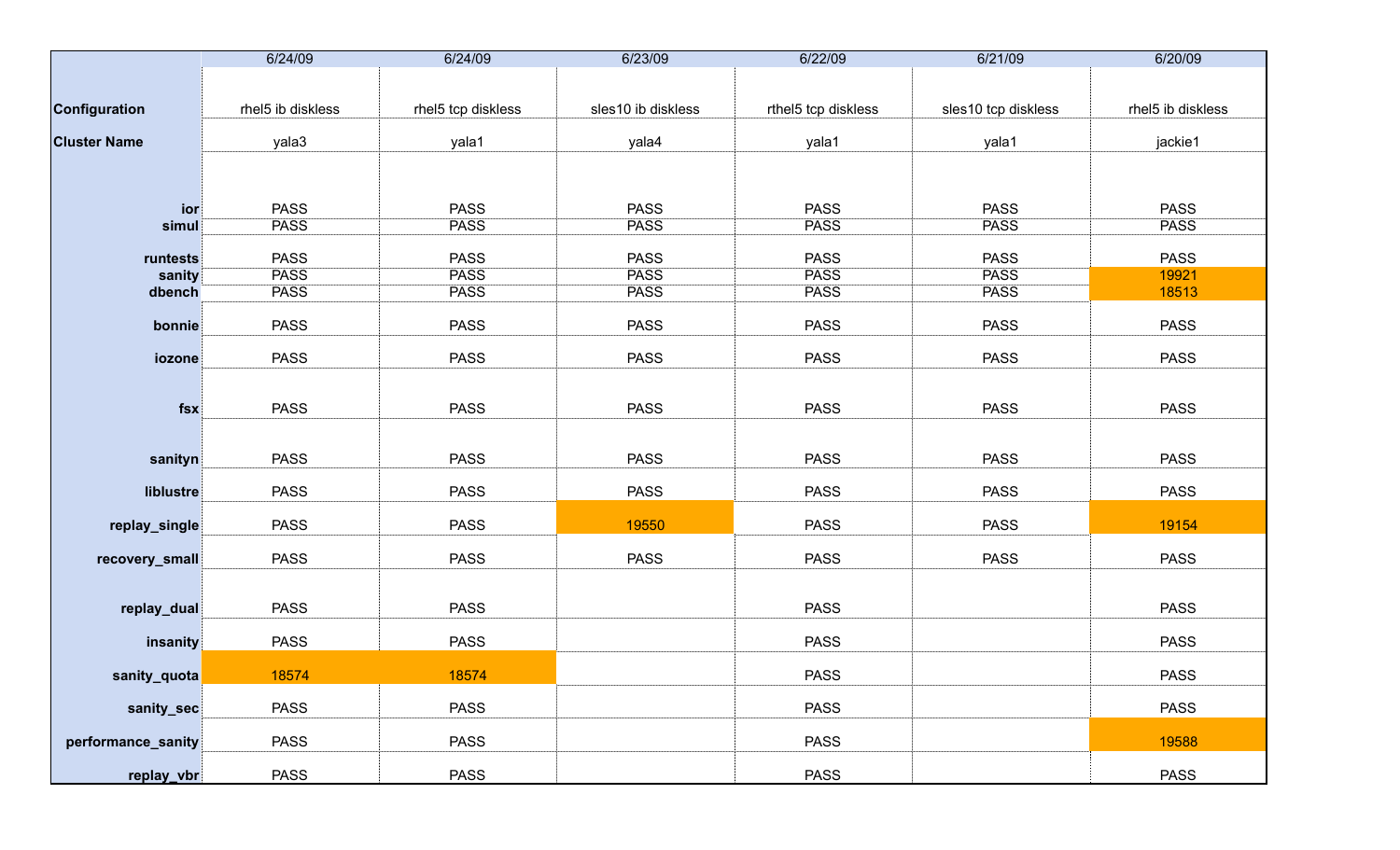|                      | 6/24/09           | 6/24/09            | 6/23/09            | 6/22/09             | 6/21/09             | 6/20/09           |
|----------------------|-------------------|--------------------|--------------------|---------------------|---------------------|-------------------|
|                      |                   |                    |                    |                     |                     |                   |
| <b>Configuration</b> | rhel5 ib diskless | rhel5 tcp diskless | sles10 ib diskless | rthel5 tcp diskless | sles10 tcp diskless | rhel5 ib diskless |
| conf_sanity          | <b>PASS</b>       | <b>PASS</b>        |                    | <b>PASS</b>         |                     | <b>PASS</b>       |
| replay_ost_single    | <b>PASS</b>       | 19550, 19698       |                    | 19550, 19698        |                     | 19921, 19698      |
| racer                |                   |                    |                    |                     |                     |                   |
| large-scale          |                   |                    |                    |                     |                     |                   |
| recovery-mds-scale   |                   |                    |                    |                     |                     | <b>PASS</b>       |
| recovery-double-     |                   |                    |                    |                     |                     |                   |
| scale                |                   |                    |                    |                     |                     | 19906             |
| recovery-random-     |                   |                    |                    |                     |                     |                   |
| scale                |                   |                    |                    |                     |                     | <b>PASS</b>       |
|                      |                   |                    |                    |                     |                     |                   |
|                      |                   |                    |                    |                     |                     |                   |
|                      |                   |                    |                    |                     |                     |                   |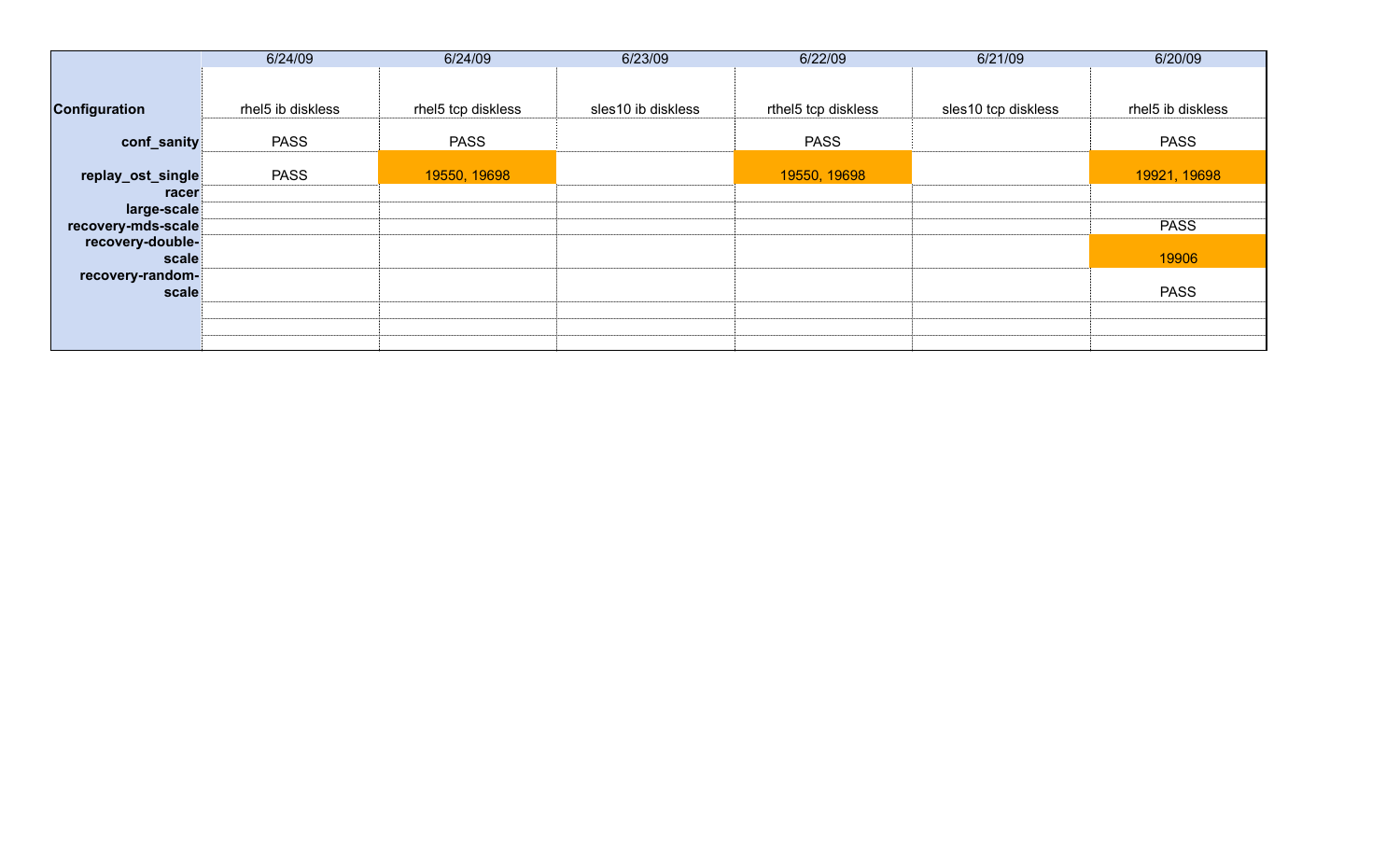|                     | 6/19/09             | 6/18/09           | 6/17/09             | 6/16/09           | 6/13/09               | 6/13/09              | 6/12/09            |
|---------------------|---------------------|-------------------|---------------------|-------------------|-----------------------|----------------------|--------------------|
|                     |                     |                   |                     |                   |                       |                      |                    |
|                     | sles10 tcp diskless | rhel5 ib diskless |                     | rhel5 ib diskless | rhel5 ib diskless     | rhel5 ib diskless    | rhel5 tcp diskless |
| Configuration       |                     |                   | sles10 tcp diskless |                   |                       | jackie1/jackie3/yala |                    |
| <b>Cluster Name</b> | yala1               | jackie3/jackie1   | yala1               | jackie3           | jackie1/jackie3/yala3 | 3                    | yala3              |
|                     |                     |                   |                     |                   |                       |                      |                    |
| ior                 | <b>PASS</b>         | <b>PASS</b>       | <b>PASS</b>         | <b>PASS</b>       | <b>PASS</b>           | <b>PASS</b>          | <b>PASS</b>        |
| simul               | <b>PASS</b>         | <b>PASS</b>       | <b>PASS</b>         | <b>PASS</b>       | 18338                 | 18338                | <b>PASS</b>        |
|                     |                     |                   |                     |                   |                       |                      |                    |
| runtests            | <b>PASS</b>         | <b>PASS</b>       | <b>PASS</b>         | <b>PASS</b>       | <b>PASS</b>           | <b>PASS</b>          | <b>PASS</b>        |
| sanity              | <b>PASS</b>         | <b>PASS</b>       | <b>PASS</b>         | <b>PASS</b>       | <b>PASS</b>           | <b>PASS</b>          | <b>PASS</b>        |
| dbench              | <b>PASS</b>         | <b>PASS</b>       | <b>PASS</b>         | <b>PASS</b>       | <b>PASS</b>           | <b>PASS</b>          | <b>PASS</b>        |
| bonnie              | <b>PASS</b>         | <b>PASS</b>       | <b>PASS</b>         | <b>PASS</b>       | <b>PASS</b>           | <b>PASS</b>          | <b>PASS</b>        |
| iozone              | <b>PASS</b>         | <b>PASS</b>       | <b>PASS</b>         | <b>PASS</b>       | <b>PASS</b>           | <b>PASS</b>          | <b>PASS</b>        |
| $f$ sx              | <b>PASS</b>         | <b>PASS</b>       | <b>PASS</b>         | <b>PASS</b>       | <b>PASS</b>           | <b>PASS</b>          | <b>PASS</b>        |
| sanityn             | <b>PASS</b>         | <b>PASS</b>       | <b>PASS</b>         | <b>PASS</b>       | <b>PASS</b>           | <b>PASS</b>          | <b>PASS</b>        |
| liblustre           | <b>PASS</b>         | <b>PASS</b>       | <b>PASS</b>         | <b>PASS</b>       | <b>PASS</b>           | <b>PASS</b>          | <b>PASS</b>        |
| replay_single       | 19154               | 19154             | <b>PASS</b>         | 19154             | 19154                 | 19154                | 19154              |
| recovery_small      | <b>PASS</b>         | <b>PASS</b>       | <b>PASS</b>         | <b>PASS</b>       | <b>PASS</b>           | <b>PASS</b>          | <b>PASS</b>        |
| replay_dual         |                     | <b>PASS</b>       | <b>PASS</b>         |                   | <b>PASS</b>           | <b>PASS</b>          |                    |
| insanity            |                     | <b>PASS</b>       | 19698               |                   | <b>PASS</b>           | <b>PASS</b>          |                    |
| sanity_quota        |                     | <b>PASS</b>       | 19577               |                   | 19577                 | 19577                |                    |
| sanity_sec          |                     | <b>PASS</b>       | <b>PASS</b>         |                   | <b>PASS</b>           | <b>PASS</b>          |                    |
| performance_sanity  |                     | 19588             | <b>PASS</b>         |                   | 19588                 | 19588                |                    |
| replay_vbr          |                     | <b>PASS</b>       | 19698               |                   | <b>PASS</b>           | <b>PASS</b>          |                    |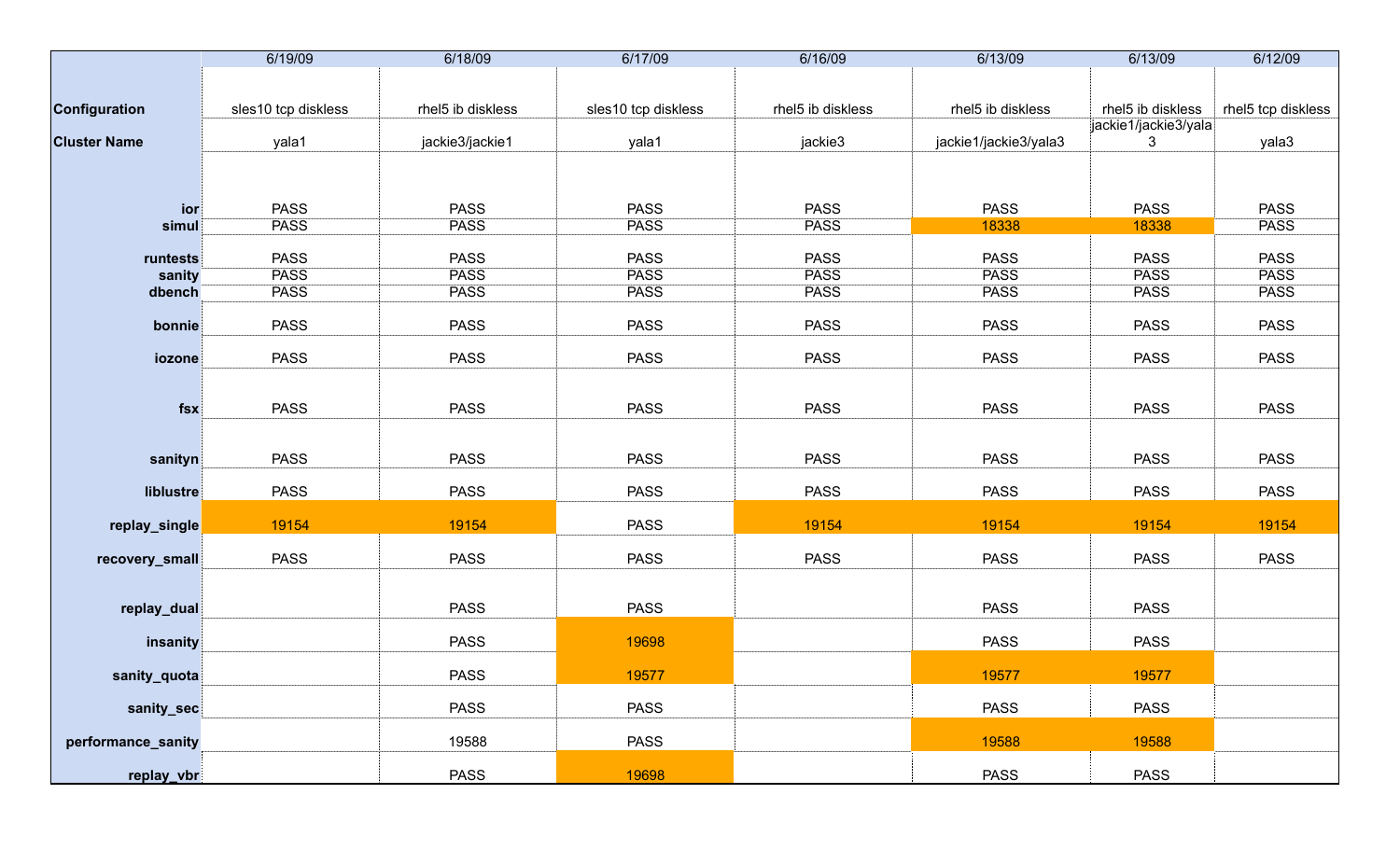|                           | 6/19/09             | 6/18/09           | 6/17/09             | 6/16/09           | 6/13/09           | 6/13/09           | 6/12/09            |
|---------------------------|---------------------|-------------------|---------------------|-------------------|-------------------|-------------------|--------------------|
|                           |                     |                   |                     |                   |                   |                   |                    |
| <b>Configuration</b>      | sles10 tcp diskless | rhel5 ib diskless | sles10 tcp diskless | rhel5 ib diskless | rhel5 ib diskless | rhel5 ib diskless | rhel5 tcp diskless |
| conf_sanity               |                     | <b>PASS</b>       | <b>PASS</b>         |                   | <b>PASS</b>       |                   | <b>PASS</b>        |
| replay_ost_single         |                     | 19921, 19698      | <b>PASS</b>         |                   | <b>PASS</b>       | <b>PASS</b>       |                    |
| racer                     |                     |                   |                     |                   |                   | <b>PASS</b>       |                    |
| large-scale               |                     |                   |                     |                   |                   |                   |                    |
| recovery-mds-scale        |                     |                   |                     |                   | <b>PASS</b>       |                   |                    |
| recovery-double-<br>scale |                     |                   |                     |                   | 19877 NEW         |                   |                    |
| recovery-random-          |                     |                   |                     |                   |                   |                   |                    |
| scale                     |                     |                   |                     |                   | <b>PASS</b>       |                   |                    |
|                           |                     |                   |                     |                   |                   |                   |                    |
|                           |                     |                   |                     |                   |                   |                   |                    |
|                           |                     |                   |                     |                   |                   |                   |                    |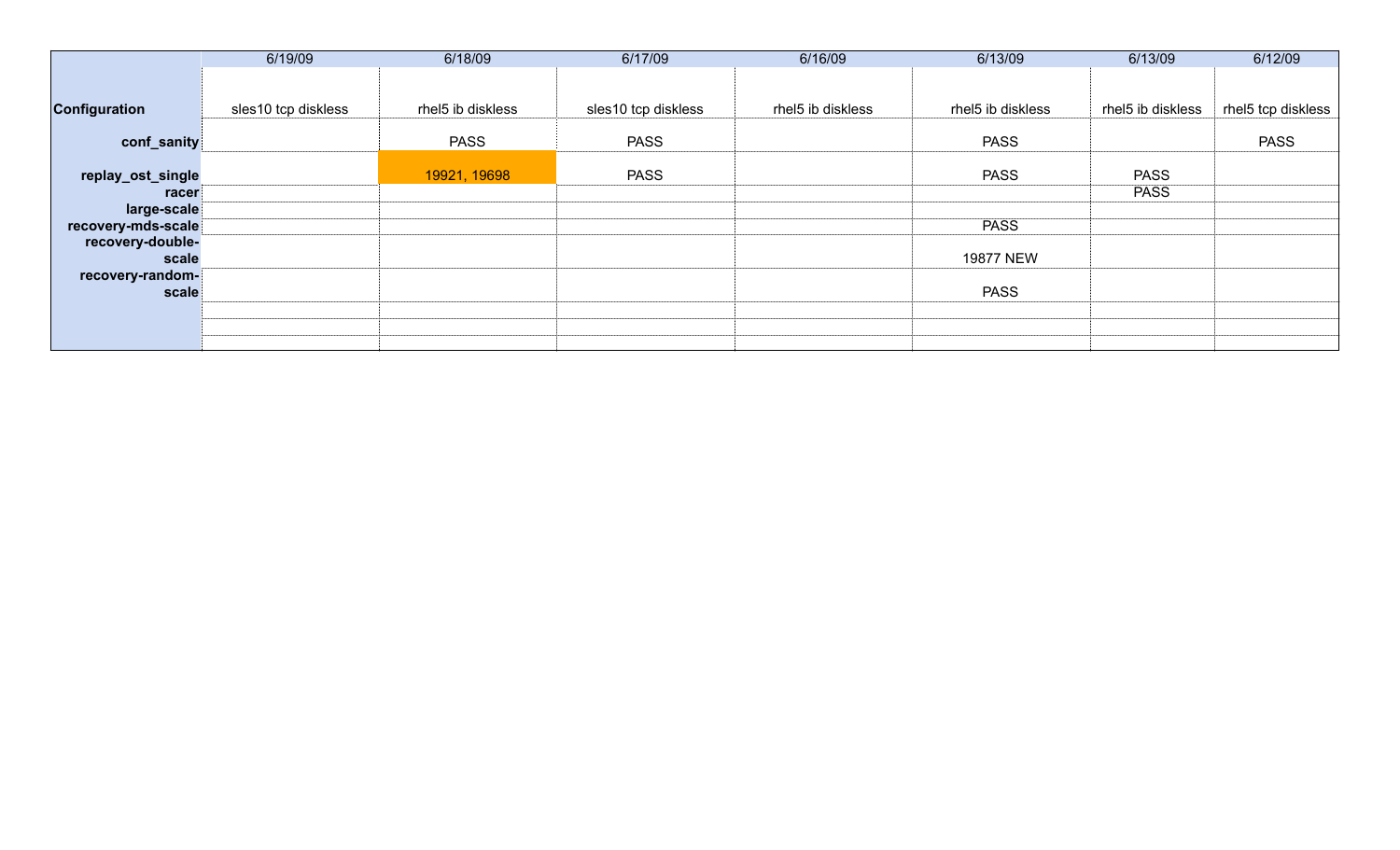|                     | 6/11/09           | 6/10/09            | 6/9/09            | 6/9/2009 Alpha3    | 6/8/2009 Alpha 3          |
|---------------------|-------------------|--------------------|-------------------|--------------------|---------------------------|
| Configuration       | rhel5 ib diskless | rhel5 tcp diskless | rhel5 ib diskless | rhel5 tcp diskless | sles10 ib disk<br>SLOW=no |
| <b>Cluster Name</b> | yala3             | yala1/jackie3      | yala3             | yala2              | yala3                     |
|                     |                   |                    |                   |                    |                           |
| ior                 | <b>PASS</b>       | <b>PASS</b>        | <b>PASS</b>       | <b>PASS</b>        | <b>NT</b>                 |
| simul               | <b>PASS</b>       | <b>PASS</b>        | <b>PASS</b>       | <b>PASS</b>        | <b>NT</b>                 |
|                     |                   |                    |                   |                    |                           |
| runtests            | <b>PASS</b>       | <b>PASS</b>        | <b>PASS</b>       | <b>NT</b>          | <b>PASS</b>               |
| sanity              | <b>PASS</b>       | <b>PASS</b>        | PASS (19802)      | PASS (19802)       | <b>PASS</b>               |
| dbench              | <b>PASS</b>       | <b>PASS</b>        | <b>PASS</b>       | <b>NT</b>          | <b>PASS</b>               |
| bonnie              | <b>PASS</b>       | <b>PASS</b>        | <b>PASS</b>       | <b>PASS</b>        | <b>PASS</b>               |
| iozone              | <b>PASS</b>       | <b>PASS</b>        | <b>PASS</b>       | <b>NT</b>          | <b>PASS</b>               |
| $f$ sx              | <b>PASS</b>       | <b>PASS</b>        | <b>PASS</b>       | <b>NT</b>          | <b>PASS</b>               |
| sanityn             | <b>PASS</b>       | <b>PASS</b>        | 13461             | <b>PASS</b>        | <b>PASS</b>               |
| liblustre           | <b>PASS</b>       | <b>PASS</b>        | <b>PASS</b>       | <b>NT</b>          | <b>PASS</b>               |
| replay_single       | 19154             | 19154              | 19242             | 19480              | <b>PASS</b>               |
| recovery_small      | <b>PASS</b>       | <b>PASS</b>        | <b>PASS</b>       | <b>PASS</b>        | <b>PASS</b>               |
| replay_dual         | <b>19855 NEW</b>  | <b>PASS</b>        | <b>PASS</b>       | <b>PASS</b>        | <b>PASS</b>               |
| insanity            | <b>PASS</b>       | <b>PASS</b>        |                   | <b>NT</b>          | <b>PASS</b>               |
| sanity_quota        | 19577             | 19577              | NT                | ΝT                 | 19577                     |
| sanity_sec          | <b>PASS</b>       | <b>PASS</b>        | <b>PASS</b>       | <b>NT</b>          | <b>PASS</b>               |
| performance_sanity  | 19588             | 19588              |                   | <b>NT</b>          | <b>PASS</b>               |
| replay_vbr          | <b>PASS</b>       | <b>PASS</b>        | <b>PASS</b>       | <b>PASS</b>        | <b>PASS</b>               |